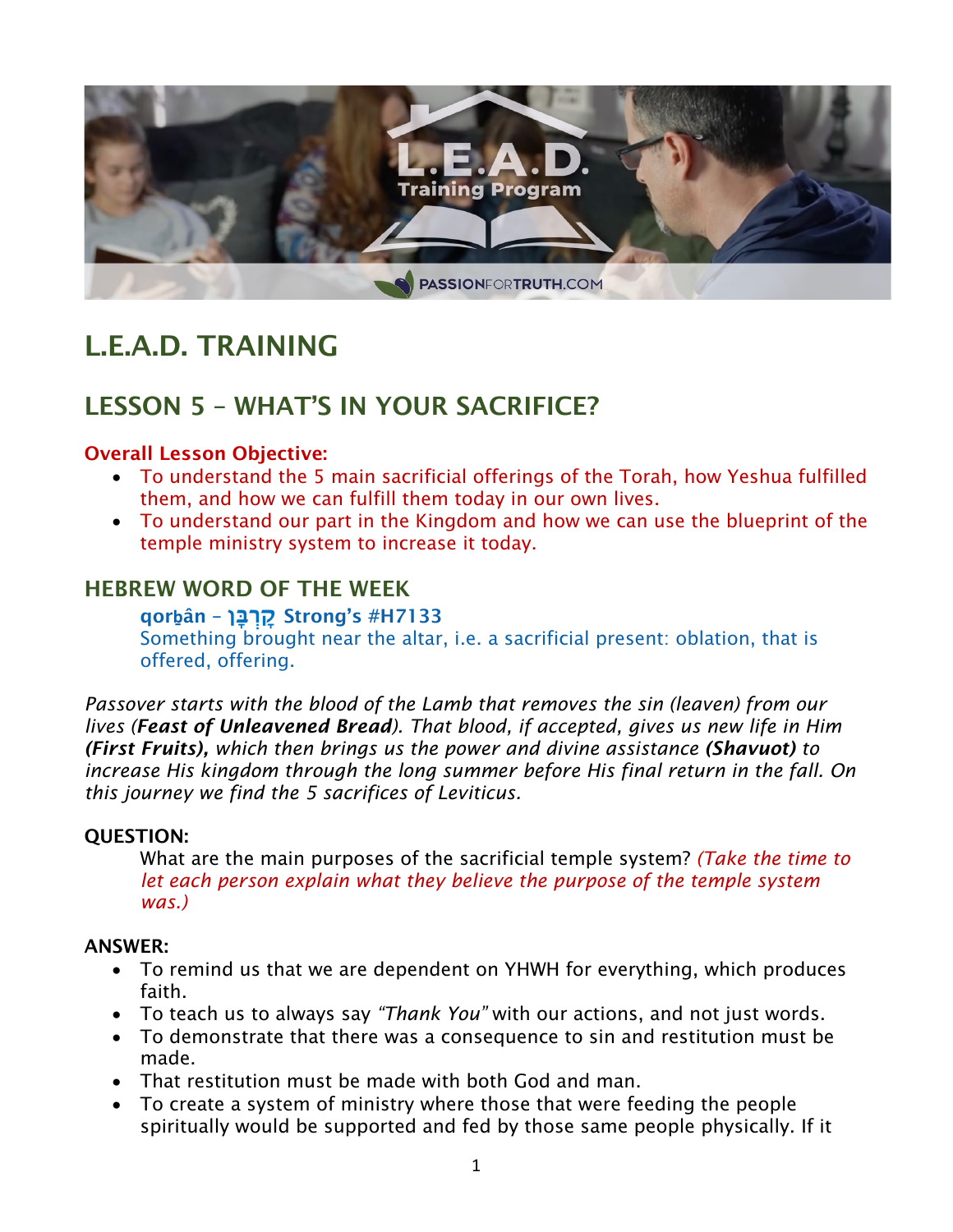were not so everyone would be forced to work the land, and no one would be able to devote themselves fully to God.

# THE FIVE MAIN OFFERINGS OF THE TORAH

- Burnt Offering (olah)
- Meal Offering (terumah)
- Peace Offering (shalom)
- Sin Offering (hatat)
- Trespass Offering (asam)'

# SUBSITITUTION

• The idea of sacrifice in the Old Testament is the idea of *substitution*. It was a picture showing us that relationship requires need, mercy, and substitution (sacrifice). Those elements create a deeper covenant, and that picture points to Yeshua being the *perfect substitution* (Hebrews 10:1-24).



- Salt was added to sacrifices to symbolize incorruption. When we offer a sacrifice, we are making a statement that we are incorruptible, and the offering transcends this world.
- Mark 9:49-50 *"For everyone will be seasoned with fire, and every sacrifice will be seasoned with salt. Salt is good, but if the salt loses its flavor, how will you season it? Have salt in yourselves and have peace with one another."*
- Fire is what creates incorruptibility. Thus, when we lay ourselves down on the altar, we are really saying that we are giving him permission to make the corruptible *incorruptible*.

## BURNT OFFERING

- Yeshua Fulfilled the Whole Burnt Offering
	- o He was a male (Leviticus 1:3; Matthew 1:21)
	- o He was without blemish (Leviticus 1:3; 1 Peter 1:22-23)
	- o He offered Himself voluntarily (Leviticus 1:3; John 10:18)
	- $\circ$  He was killed "before the Lord" (Leviticus 1:5,9; Matthew 25:46)
	- o He was wholly consumed (Deuteronomy 33:10; Mark 12:33)
	- $\circ$  He had His blood sprinkled upon the altar (Leviticus 1:5;1 Peter 1:2)

# HOW WE CAN FULFILL THE BURNT OFFERING TODAY

- Just like the burnt offering was offered morning and evening, we can offer up our prayers in the morning and evening as well.
- The burnt offering was completely given to YHWH, so we can completely devote ourselves to Him.
- Fasting is literally dying to ourselves.
- We can voluntarily give our mind, will, and emotions over to the Lord in stressful situations so that there is none of *us* left in that situation, but *only* Him.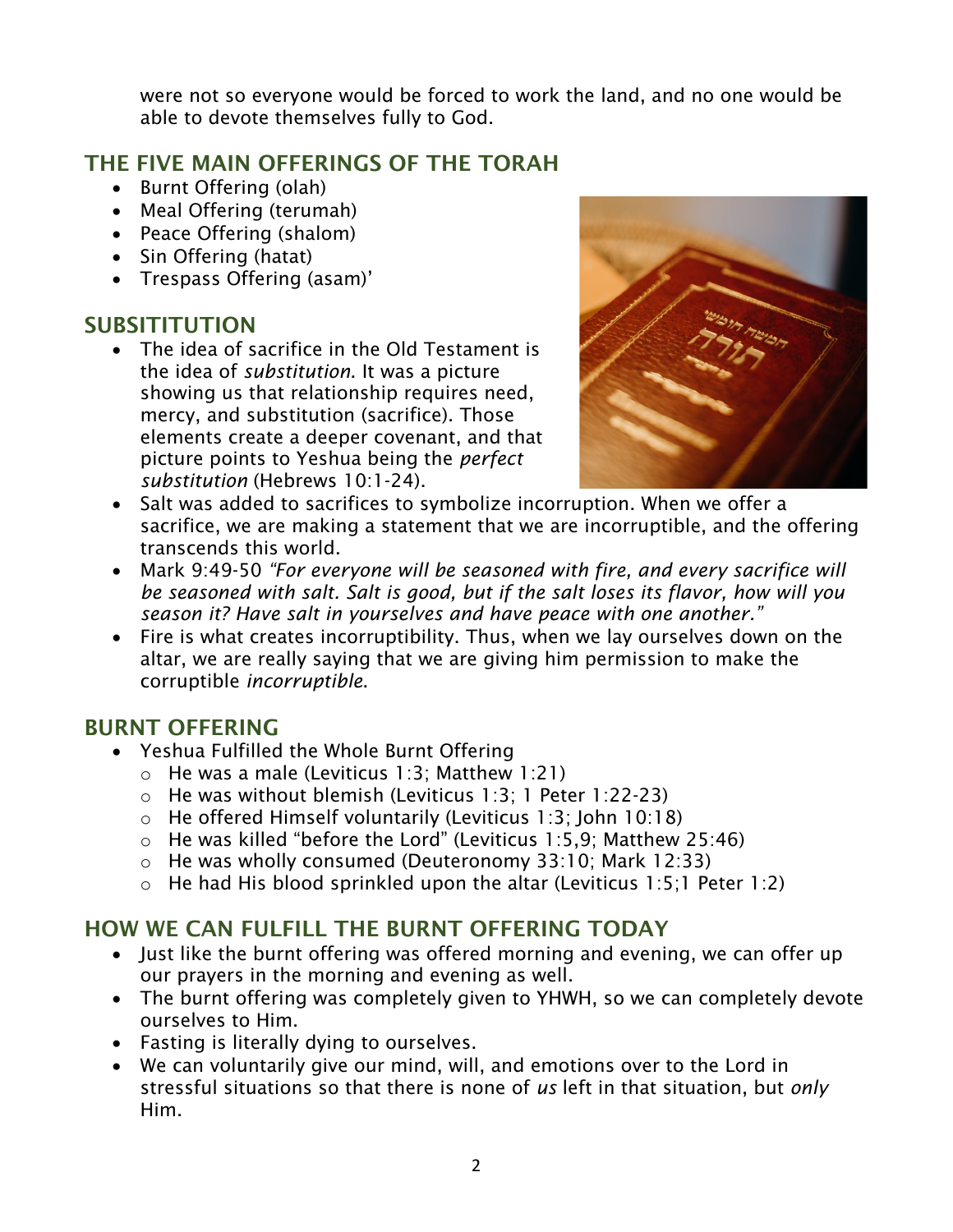#### *READ* – Mark 12:33

*"And to love Him with all the heart, with all the understanding, with all the soul, and with all the strength, and to love one's neighbor as oneself, is more than all the whole burnt offerings and sacrifices."*

#### *READ* – Romans 12:1

*"I beseech you therefore, brethren, by the mercies of God, that you present your bodies a living sacrifice, holy, acceptable to God, which is your reasonable service."*

#### *READ* – 1 Corinthians 15:31

*"I affirm, by the boasting in you which I have in Christ Jesus our Lord, I die daily."*

#### THE MEAL OFFERING

- It was offered as cakes, fine flour with oil, salt, and unleavened bread.
- It was voluntary and was offered as a tribute to gain favor and must be offered after the burnt offering.
- It was offered to God and then given to the priest for the purpose of ministry.
- Could never add leaven or honey as leaven was associated with sin.
- Was accompanied by a drink offering that was poured out at the base of the altar.

#### *According to Alfred Edersheim, one of the world's top authorities on the ancient*



*temple practices, he said, "The priest put his hands under those of the offerer, and moved the sacrifice upwards and downwards, right and left." (Temple - It's Ministry and Service, Chapter 5.)*

The high priest was assisting the offerer in his sacrifice. *The priest was right there helping him lift it up!*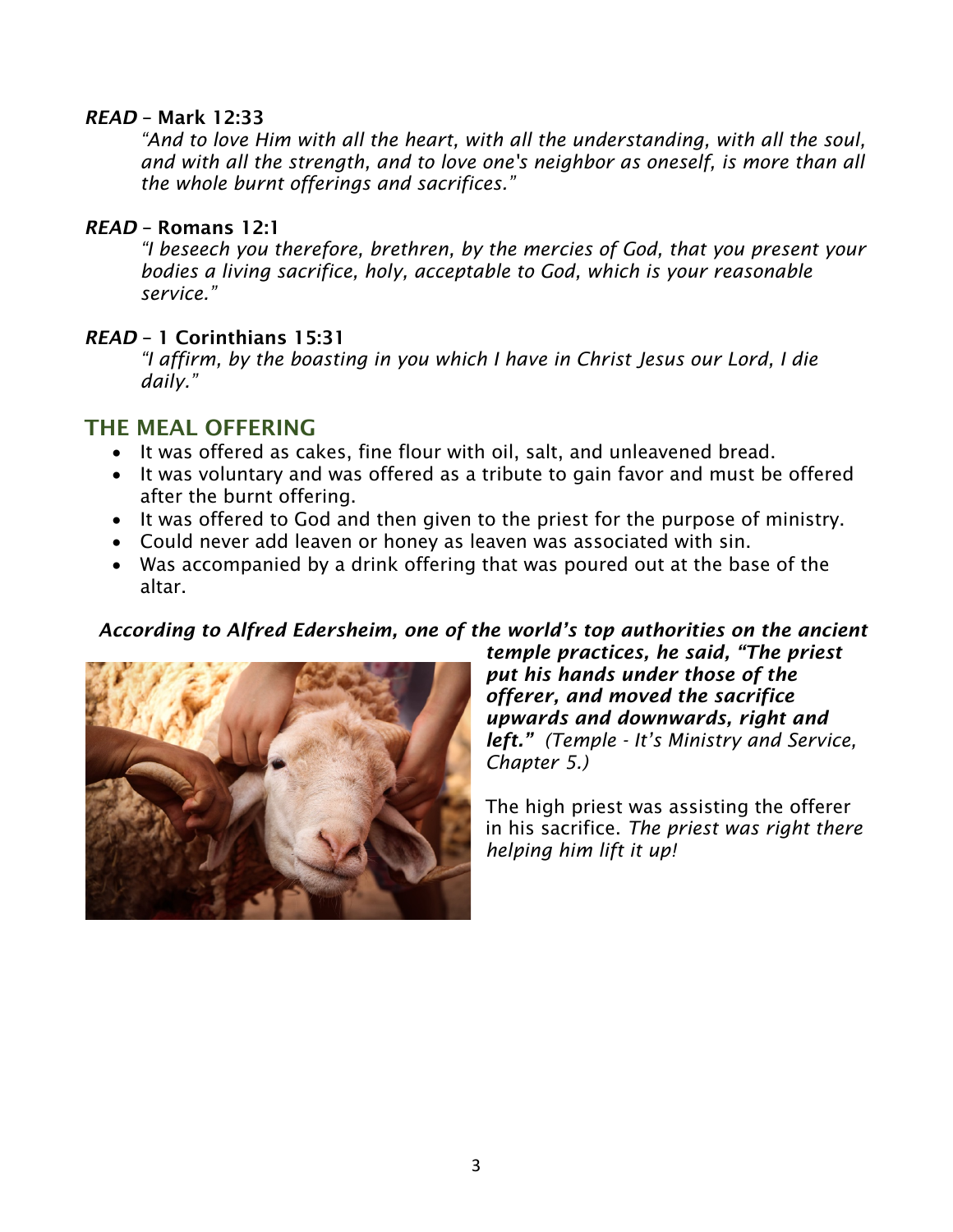# How Yeshua Fulfilled The Meal Offering

- He was the Bread of Life (John 6:48)
- He compared Himself to a grain of wheat that had to die before it could live again (John 12:23-25).
- He was crushed for our iniquities (Isaiah 53:10).
- The oil represents the Holy Spirit that was present with Him.
- The salt represents how the Word made flesh preserves us.
- Yeshua had no leaven in His life.

## How We Can Fulfill The Meal Offering

- Remembering to honor YHWH by giving thanks before meals.
- Donating part of your food to a local food pantry or homeless shelter.
- Giving a thanksgiving offering anytime there is a new abundance in your life (business increase, new blessing, etc.).
- Must be offered unleavened (without known sin in your life) or the offering will not be accepted.
- Was given to and shared by the priests for ministry purposes.

### The Peace Offering

- Blood, fat, and kidneys went to God on the altar; breast and right shoulder went to the priest; was voluntary and was a fellowship offering
- The purpose was to reestablish communion with YHWH
- Was offered after completing a vow, as a thanksgiving offering or a freewill offering. It came from the abundance of the heart and in the case o the thanksgiving offering, it included leavened bread
- Often offered at joyous times

## How Yeshua Fulfilled the Peace Offering

- He made peace between God and man and Jew and Gentile (Romans 5:1,5-7, Colossians 1:20).
- He is our peace (Ephesians 2:14,17).
- Without the Peace offering of Yeshua there can be no *shalom*, *communion* or *connection* to God.

# How We Can Fulfill The Peace Offering

- When we are blessed in some way or find ourselves in a joyous occasion, we can give an offering to say *"Thank You"* to the Father for that blessing.
- When someone does something that pleases us, we can make it a point to give back to that person something that pleases them.
- When we offend someone, instead of just saying *"I'm sorry,"* we should also offer them a peace offering of something that pleases them.

## The Sin Offering

- Was burned outside the camp for unintentional sin.
- Required confession.
- Main focus is unintentional sin.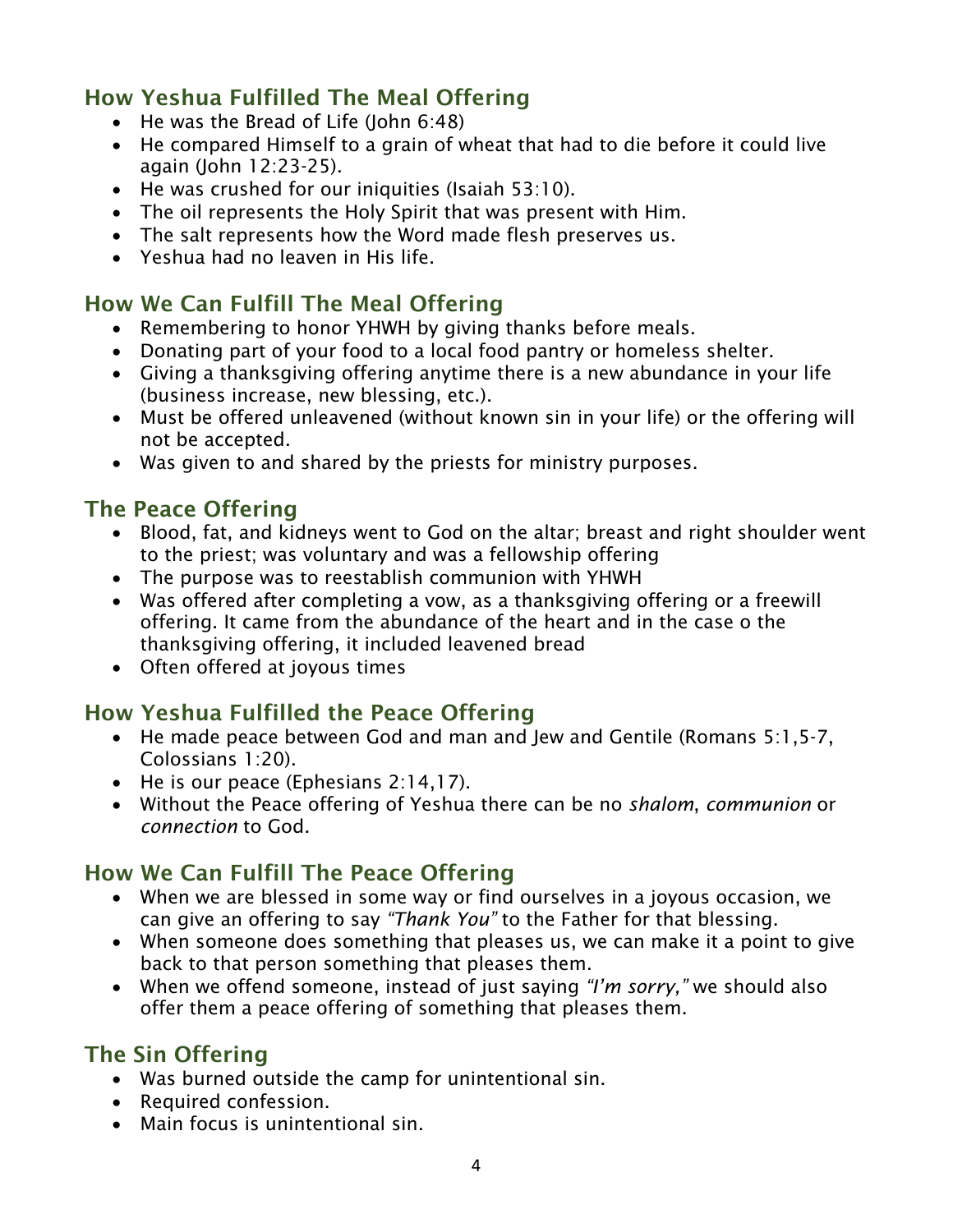- Came before God as a sinner and not a worshipper.
- Its focus was on sin as a principle and how it affects one's relationship with God.

# How Yeshua Fulfilled The Sin Offering

- He was offered up to God outside the camp (Hebrews 13:11-13).
- He dealt with the nature of sin as it relates to being separated from YHWH.

#### READ – 2 Corinthians 5:21

*"For He made Him who knew no sin to be sin for us, that we might become the righteousness of God in Him.*

## The Trespass (Guilt) Offering

- Main purpose was dealing with intentional sin or unintentional sin requiring restitution.
- Focused on the actual sin and how affects our fellow man.
- In the case of the trespassing of another person's property, the principal had to be restored along with 20% added.
- Then an offering was made to God.

## How Yeshua Fulfilled the Trespass Offering

• He paid the debt that the Law required that we couldn't pay.

#### READ – Romans 3:23

*"For the wages of sin is death, but the free gift of God is eternal life through Jesus Christ our Lord."*

#### READ – John 19:30

*"So when Jesus had received the sour wine, He said, "It is finished (testelestai\*)!" And bowing His head, He gave up His spirit."*

\*Testelestai means "to be paid in full." It's a financial term

## How We Can Fulfill Trespass Offering

- When we trespass or cross the boundary line with someone, we need to make it right by:
	- 1. Take responsibility for our sin and own it verbally. Learn to admit when your wrong.
	- 2. Don't bring up any trespasses against you. This is your opportunity to focus on loving your neighbor as yourself.
	- 3. Find out what it takes to make it right and go above and beyond (20%).
	- 4. Then make an offering to the Lord to make peace with Him.